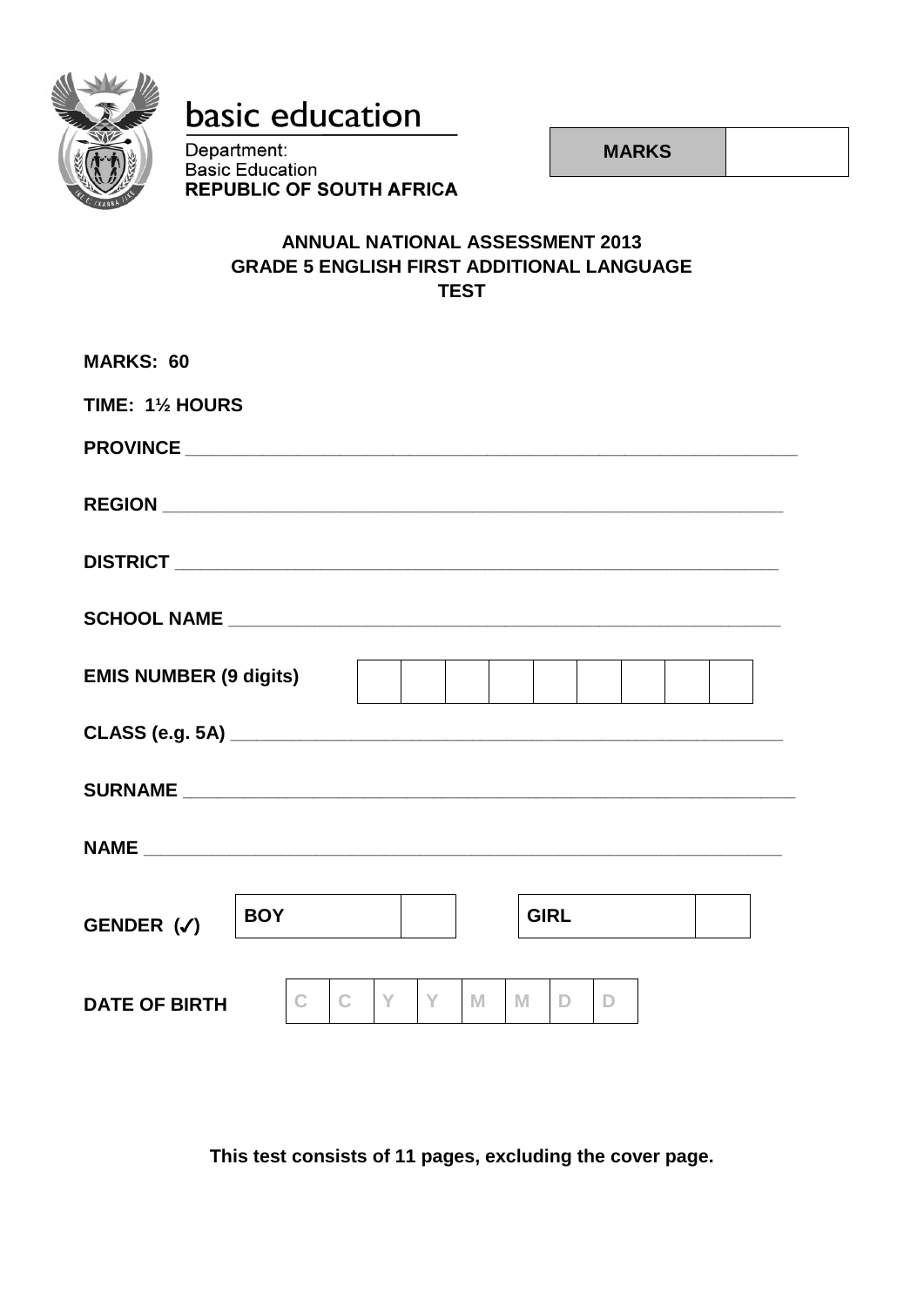#### **Instructions to the learner**

- 1. Read all the instructions carefully.
- 2. Answer all the questions in the spaces provided.
- 3. The teacher will lead you through the practice exercises before you start the test.
- 4. The test duration is 1**½** hours.
- 5. Write neatly and legibly.

#### **Practice exercise**

1. Circle the letter of the correct answer.

In which grade are you this year?

- A three
- B four
- C five
- D six

You have answered the question correctly if you have circled $\left( c\right)$ 

**The test starts on the next page.**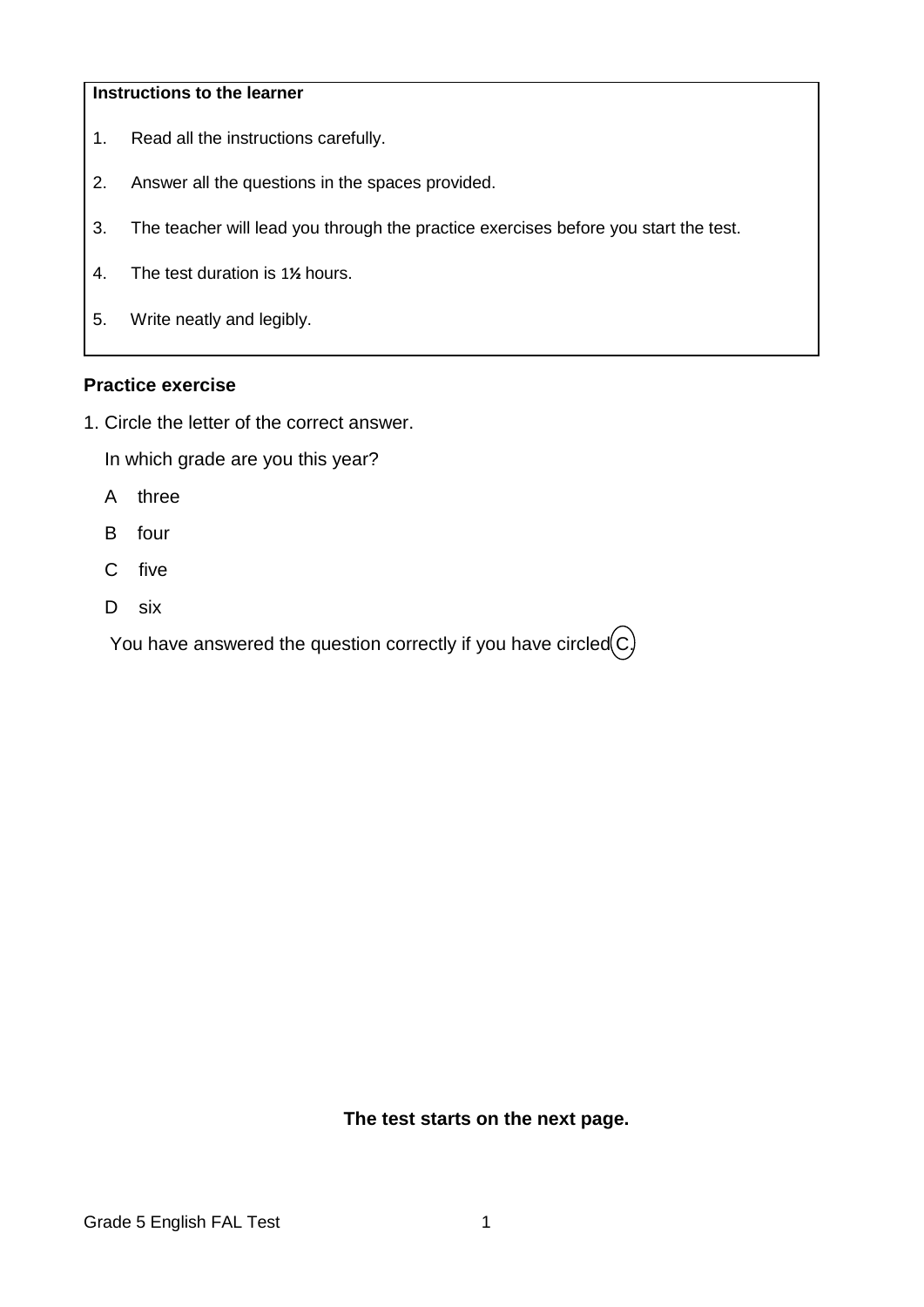### **SECTION A: READING**

Read the story below and answer questions 1–8.



Once, on a cold winter's night, a jackal walked into a village looking for food. The jackal was very hungry as there was no food left in the forest.

″Perhaps,″ said the jackal to himself, ″I will find something to eat in the village.″

Soon he was making such a noise that the village dogs heard him. Now, these dogs did not like jackals. They began barking and attacked the jackal. They bit the jackal with their big teeth. Terrified, the poor jackal ran from the dogs as fast as he could, but the dogs did not give up - they ran after him, barking even more loudly. The jackal did not know what to do. Suddenly he saw the wall of a yard before him. He immediately jumped over the wall and straight into a large pot of blue dye, left there by a dyer, ready to be used in the morning. The jackal′s fur was now bright blue.

Meanwhile, the dogs couldn't see or smell the jackal any more. They decided to wait near the wall of the yard, just in case he appeared again. But instead of the jackal, a strange blue creature came walking out of the gate. The dogs were afraid. The jackal was surprised when the dogs ran away in fright.

[Adapted version as retold from the *[Panchatantram](http://www.longlongtimeago.com/llta_fables_panchatantra.html)* by Rohini Chowdhury]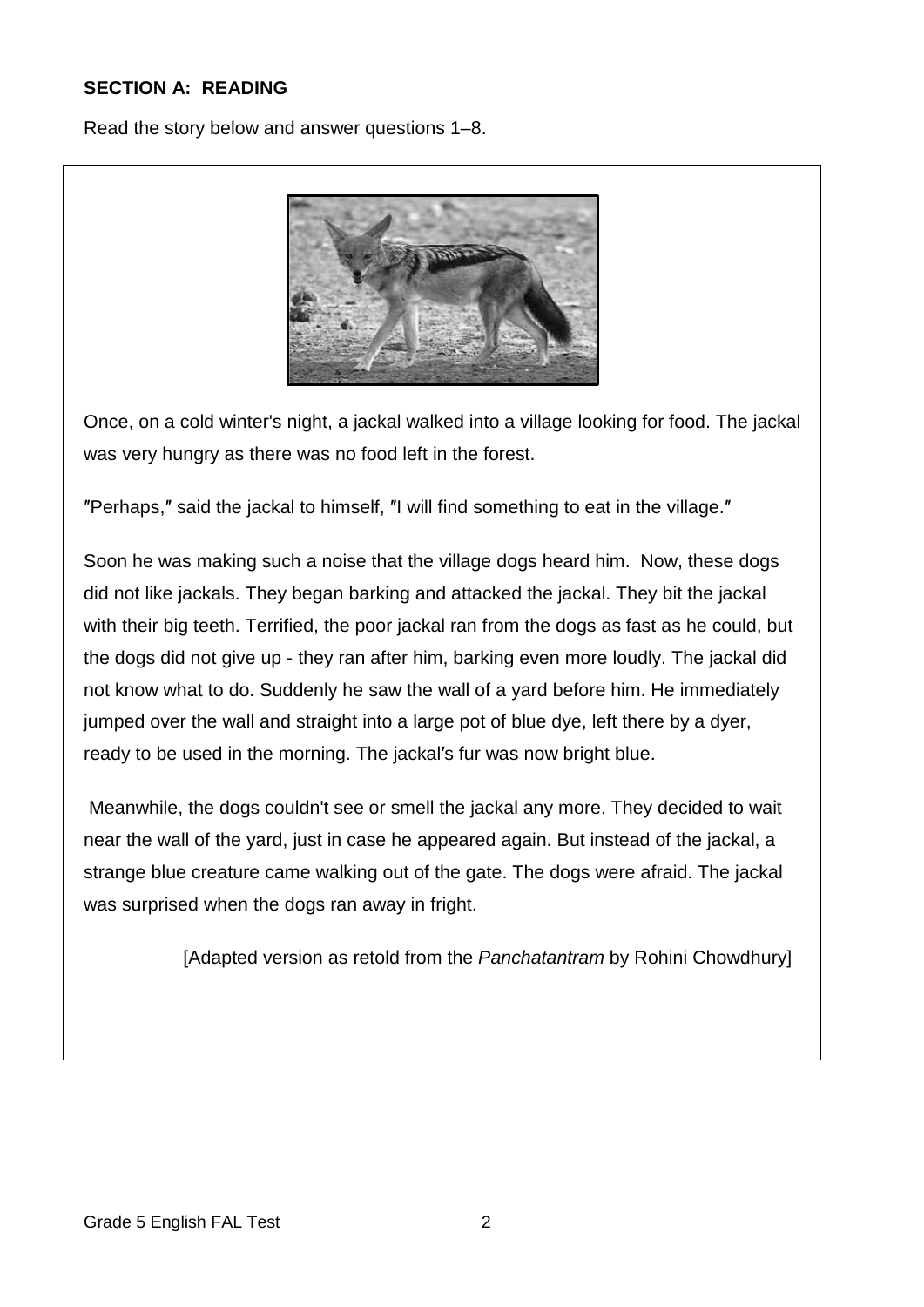What is the best title for the story?

- A The Happy Village
- B The Blue Jackal
- C The Hot Night
- D The Sleepy Dyer (1)
- 2. Circle the letter of the correct answer.

Why did the jackal walk into the village one winter's night?

- A The jackal was lost.
- B The jackal was clever.
- C The jackal was hungry.
- D The jackal was cold. (1)
- 3. Circle the letter of the correct answer.

Where did the story take place?

- A On a mountain
- B In a village
- C In a valley
- D By a river By a river (1)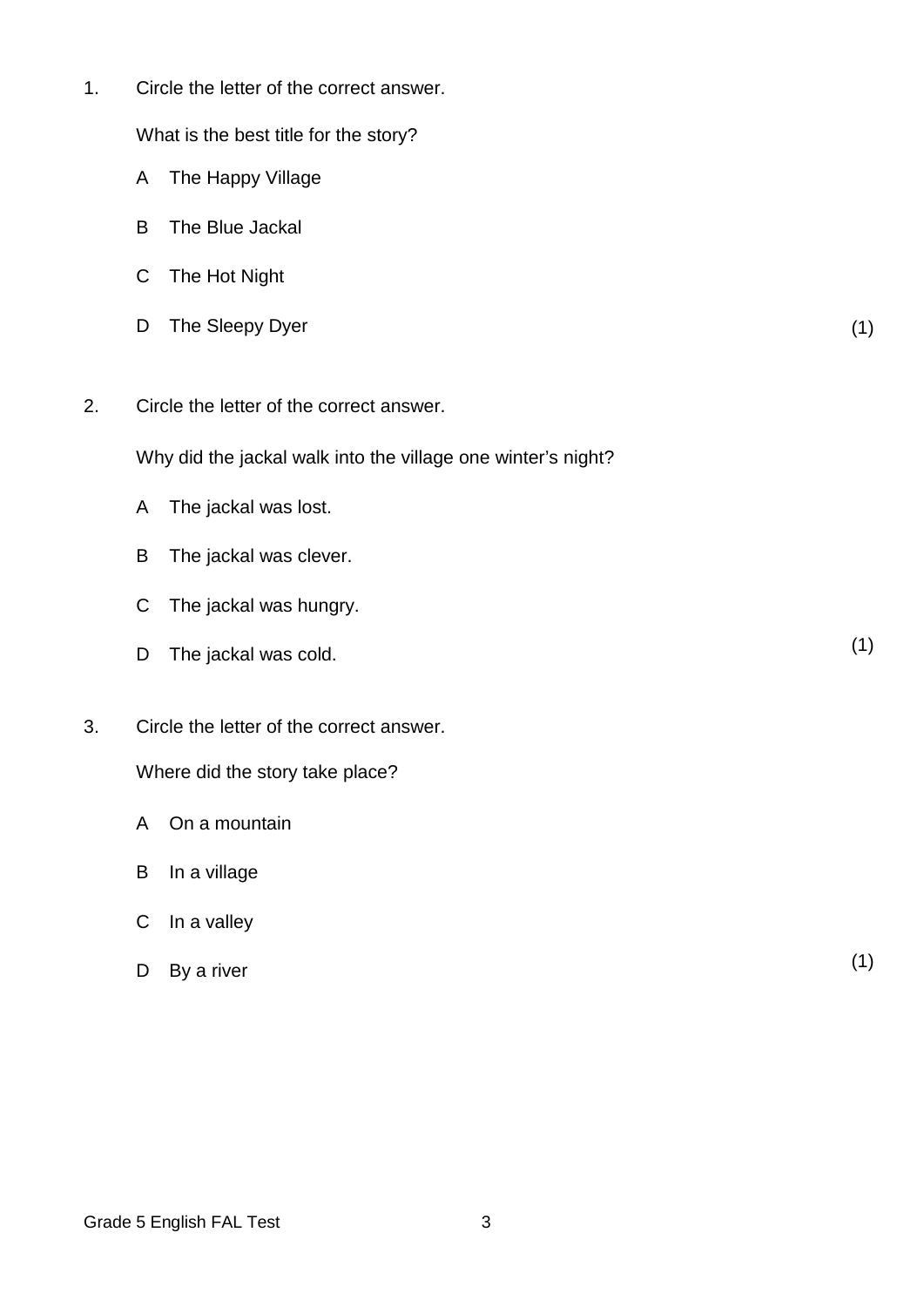Why did the dogs chase the jackal?

- A It was fun chasing the jackal.
- B The dyer told them to do this.
- C The jackal tricked the dogs.
- D They disliked the jackal. (1)

 $\overline{\phantom{a}1}$ 

5. Circle the letter of the correct answer.

'But the dogs didn't give up' means that the dogs ...

- A did not continue the chase.
- B kept on chasing the jackal.
- C were becoming tired.
- D were becoming angry. (1)
- 6. Complete the following sentence:

The dogs could no longer see the jackal because \_\_\_\_\_\_\_\_\_\_\_\_\_\_\_\_\_\_\_\_\_\_\_\_\_\_\_\_\_\_\_\_

- 7. Tick **(**✓**)** the answer you think is correct.
	- 7.1 The dogs were afraid of the jackal.

True False (1)

7.2 Give a reason for your answer.

Grade 5 English FAL Test 4

\_\_\_\_\_\_\_\_\_\_\_\_\_\_\_\_\_\_\_\_\_\_\_\_\_\_\_\_\_\_\_\_\_\_\_\_\_\_\_\_\_\_\_\_\_\_\_\_\_\_\_\_\_\_\_\_

\_\_\_\_\_\_\_\_\_\_\_\_\_\_\_\_\_\_\_\_\_\_\_\_\_\_\_\_\_\_\_\_\_\_\_\_\_\_\_\_\_\_\_\_\_\_\_\_\_\_\_\_\_\_\_\_ (1)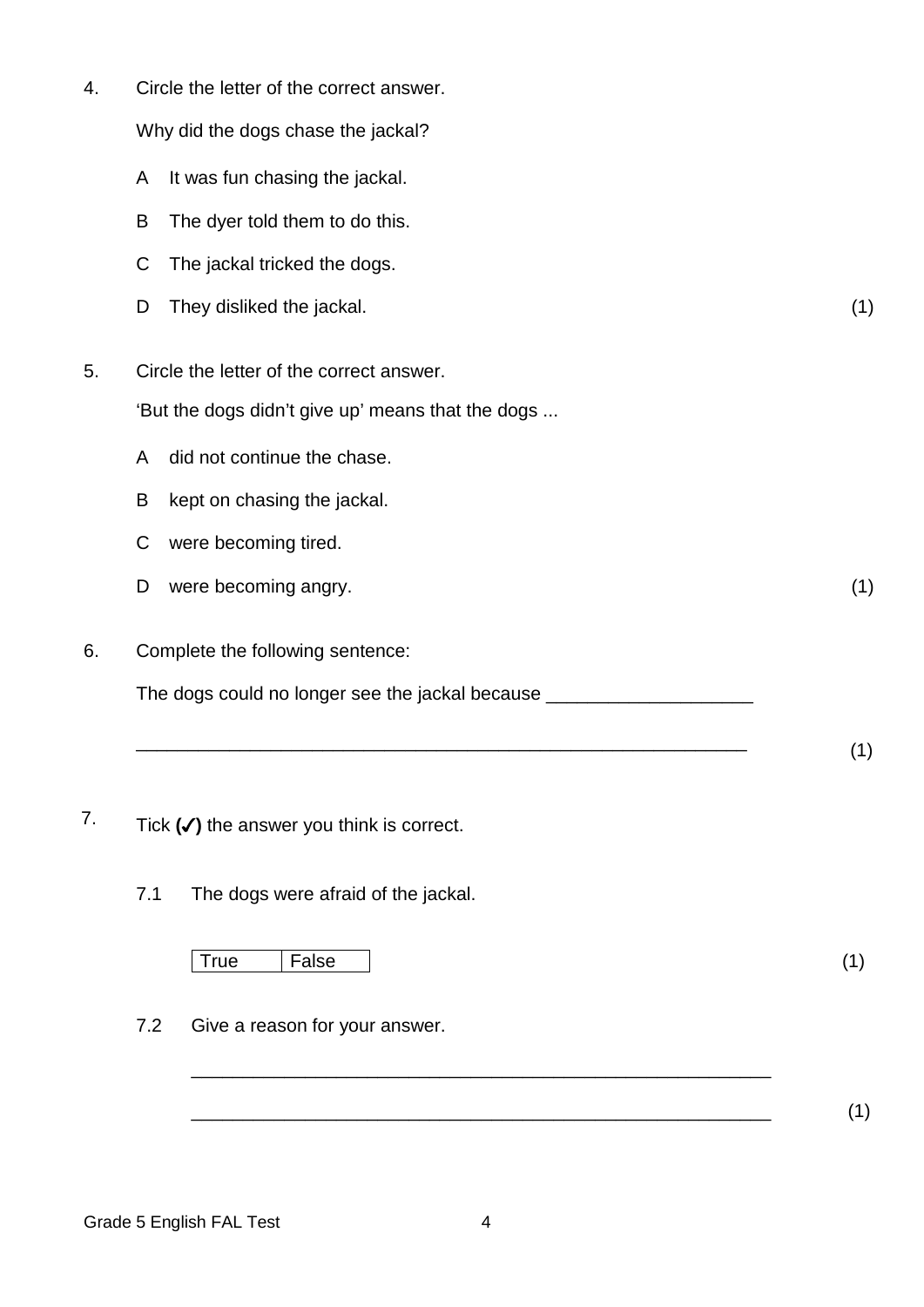What does this story teach us?

- A Dogs and jackals are not friends.
- B Blue jackals are very clever.
- C Dogs will eat jackals if they catch them.
- D The jackal was not as clever as the dogs. (1)
- 9. Read the poem below and then answer the questions that follow.

| <b>My Family</b>             |    |  |
|------------------------------|----|--|
| by Lill Pluta                |    |  |
| My brother is a dragon.      | 1  |  |
| My mom's a teddy bear.       | 2  |  |
| I am a tiny, shaggy sheepdog | 3  |  |
| with a ton of tangled hair.  | 4  |  |
| My father is a monkey.       | 5  |  |
| He likes to make us laugh,   | 6  |  |
| especially my sister,        | 7  |  |
| who is a tall giraffe.       | 8  |  |
| We are a busy family         | 9  |  |
| with many things to do.      | 10 |  |
| Our home is always happy,    | 11 |  |
| but sometimes it's a zoo.    | 12 |  |

9.1 Which word in line 3 in the poem means the same as 'small'?

9.2 Who is being compared to a giraffe in the poem?

\_\_\_\_\_\_\_\_\_\_\_\_\_\_\_\_\_\_\_\_\_\_\_\_\_\_\_

 $\overline{\phantom{a}}$  (1)

(1)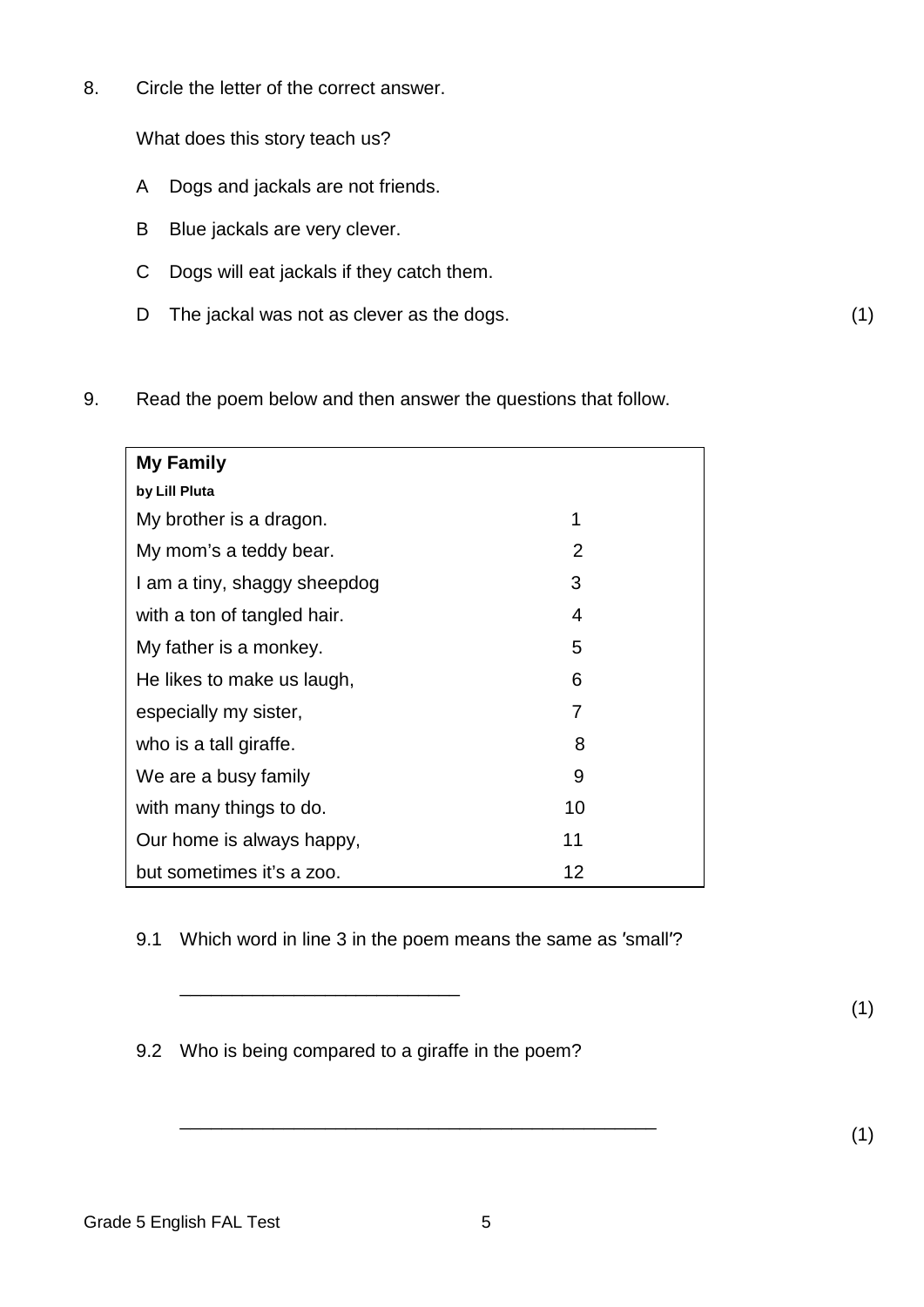|  |  |  |  |  | 9.3 Write down two rhyming words in the poem in lines 2 and 4. |
|--|--|--|--|--|----------------------------------------------------------------|
|--|--|--|--|--|----------------------------------------------------------------|

 $\overline{\phantom{a}}$  (2)

9.4 Read line 3 in the poem. Write down **two** words that begin with the same sound.

\_\_\_\_\_\_\_\_\_\_\_\_\_\_\_\_\_\_\_\_\_\_\_\_\_\_\_\_\_\_\_\_\_\_\_\_\_\_\_\_\_\_\_\_\_\_\_\_\_\_\_\_\_\_\_

\_\_\_\_\_\_\_\_\_\_\_\_\_\_\_\_\_\_\_\_\_\_\_\_\_\_\_\_\_\_\_\_\_\_\_\_\_\_\_\_\_\_\_\_\_\_\_\_\_\_\_\_\_\_\_

 $\overline{\phantom{a}}$  (2)

(2)

9.5 What is this poem about? Write your answer in a full sentence.

10. Read the paragraph below and then complete the summary that follows.

## **Preparing the Vegetable Garden**

The first thing you need to do when starting your vegetable garden is to consider where it will be. Once you have chosen the area, dig the soil over to the depth of a garden fork. After digging, add manure so that the soil will be rich. Finally add a good fertiliser. By following the steps above, you will be able to grow your own vegetables.

Write a summary about preparing a vegetable garden by completing the steps below.

10.1 10.2 10.3 Step 1: First, find a place where the vegetable garden will be. Step 2: Next Step 3: Then, \_\_\_\_\_\_\_\_\_\_\_\_\_\_\_ \_\_\_\_ \_\_\_\_\_\_\_\_\_\_ \_\_\_\_\_\_\_\_\_\_\_\_\_\_\_\_\_\_\_\_\_\_\_\_\_\_\_\_\_\_\_\_\_\_\_\_\_ Step 4: Finally, \_\_\_\_\_\_\_\_\_\_\_\_\_\_\_\_\_\_\_\_\_\_\_\_\_\_\_\_\_\_ \_\_\_\_\_\_\_\_\_\_\_\_\_\_\_\_\_\_\_\_\_\_\_\_\_\_\_\_\_\_\_\_\_\_\_\_\_ Step 5: Now you will be ready to plant your vegetables. (3)

**TOTAL SECTION A: 20**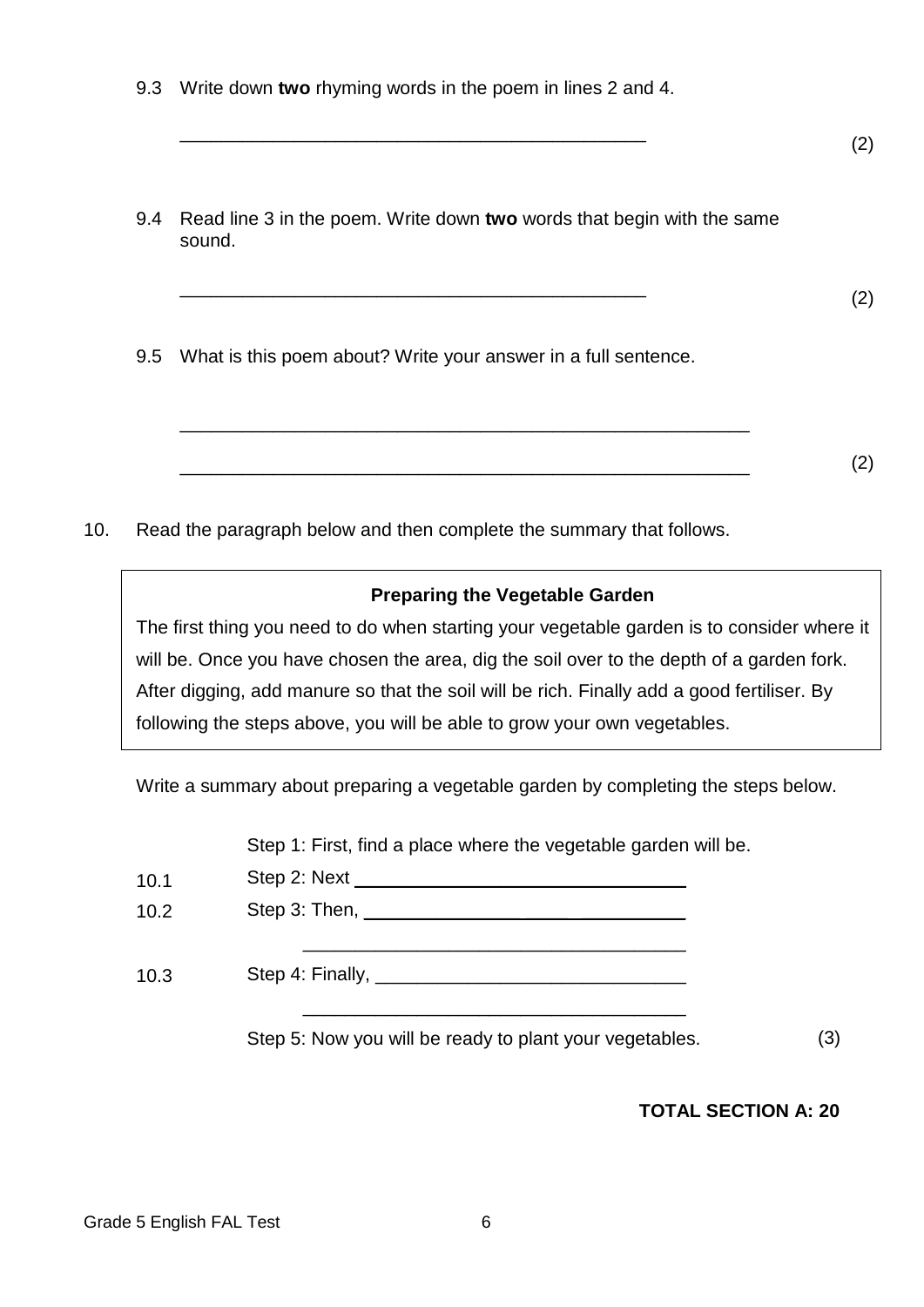#### **SECTION B: LANGUAGE STRUCTURE**

11. Fill in the correct prepositions in the blank spaces below. Choose words from the list given.

| <br> | under | $\sim$<br>ιυ |
|------|-------|--------------|
|------|-------|--------------|

The dogs chased the jackal. The jackal ran fast and jumped

| the pot of dye. The chase happened 11.2<br>11.1 | a                            |     |
|-------------------------------------------------|------------------------------|-----|
| village. Some people hid 11.3                   | their beds because they were |     |
| afraid. One brave man threw a stone 11.4        | the dogs, but the            |     |
| dogs did not stop barking.                      |                              | (4) |

12. Fill in the blank space by choosing the word that is spelt correctly from those in brackets.

(recieved/received)

 $\Box$  a dog as a gift. (1)

\_\_\_\_\_\_\_\_\_\_\_\_\_\_\_\_\_\_\_\_\_\_\_\_\_\_\_\_\_\_\_\_\_\_\_\_\_\_\_\_\_\_\_\_\_\_\_\_\_\_\_\_\_\_\_\_\_\_\_ (1)

 $\blacksquare$  (1)

- 13. Rewrite the sentences changing the underlined verbs to simple present tense.
	- 13.1 The dog chase the jackal.
	- 13.2 The dyer live in a big house.
	- 13.3 The jackal fall into the dye.
		- \_\_\_\_\_\_\_\_\_\_\_\_\_\_\_\_\_\_\_\_\_\_\_\_\_\_\_\_\_\_\_\_\_\_\_\_\_\_\_\_\_\_\_\_\_\_\_\_\_\_\_\_\_\_\_\_\_\_\_\_ (1)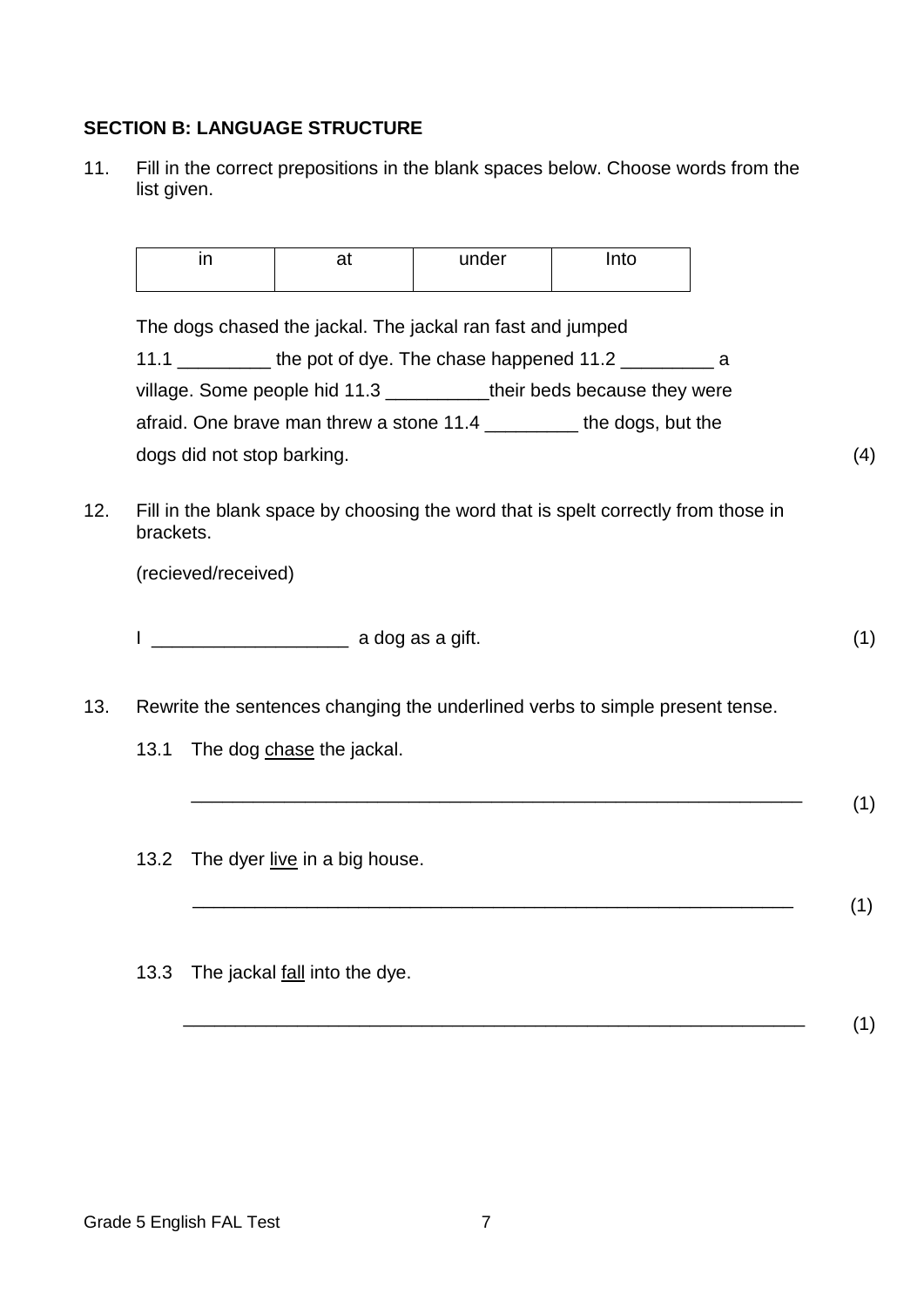| Rewrite the sentences changing the underlined verbs to simple past tense. |
|---------------------------------------------------------------------------|
| The animals in the forest cry loudly when the jackal appeared.            |
|                                                                           |
|                                                                           |
|                                                                           |
|                                                                           |
|                                                                           |
|                                                                           |
|                                                                           |
|                                                                           |

The jackal was (fast) in jumping over the wall.

 $\overline{\phantom{a}}$  (1)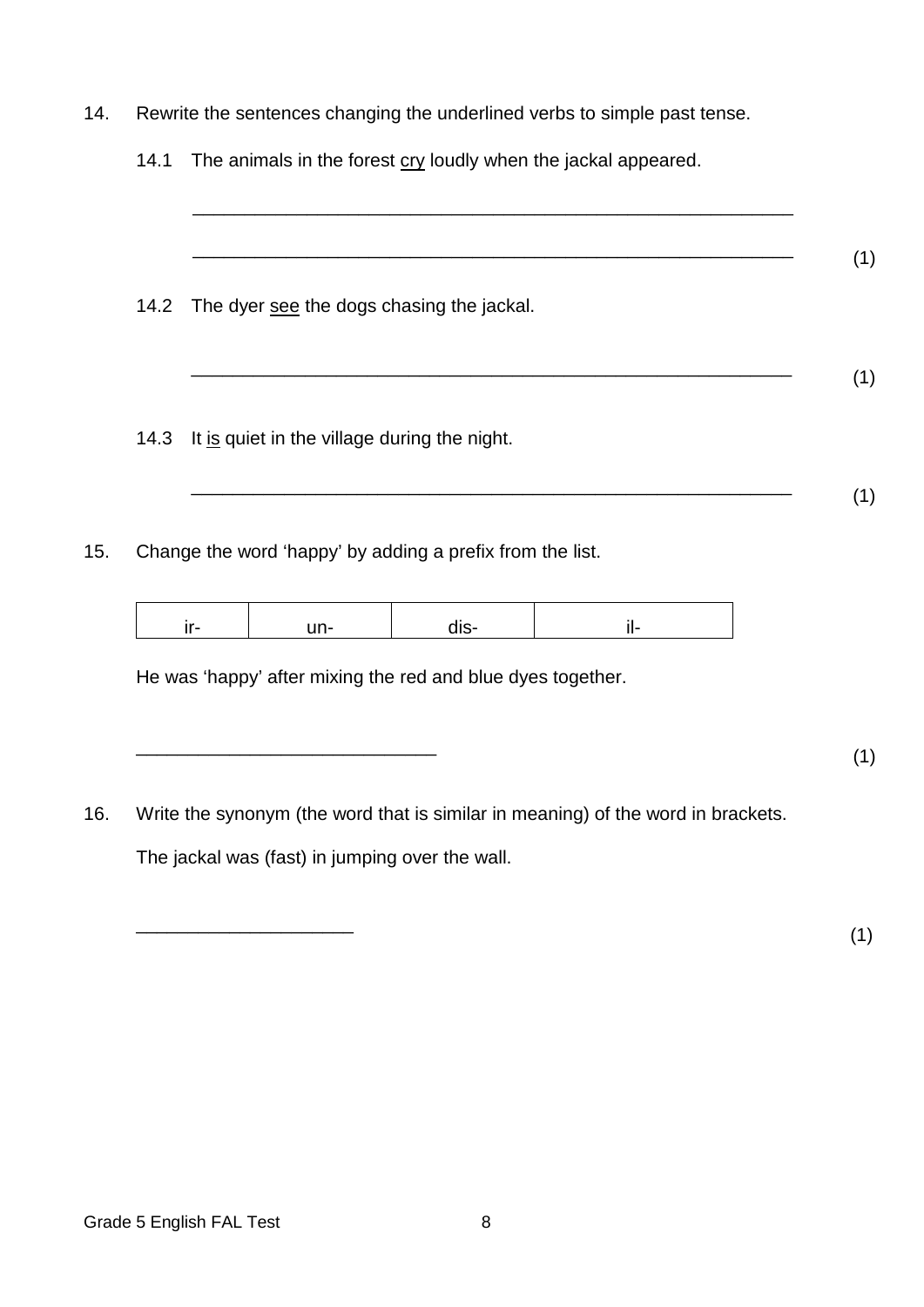The people of the village sang ... than the dogs could bark.

- A the loudest
- B more loud
- C loudly
- D louder
- 18. Circle the letter of the correct answer.

It was the ... night of the winter.

- A more cold
- B most cold
- C coldest
- D colder colder (1)
	-

(1)

19. Punctuate the sentence below correctly. Write the sentence in the space provided.

jerry dlamini told asanda to buy cabbages potatoes carrots and green beans

\_\_\_\_\_\_\_\_\_\_\_\_\_\_\_\_\_\_\_\_\_\_\_\_\_\_\_\_\_\_\_\_\_\_\_\_\_\_\_\_\_\_\_\_\_\_\_\_\_\_\_\_\_\_\_\_\_\_\_\_\_\_\_\_

\_\_\_\_\_\_\_\_\_\_\_\_\_\_\_\_\_\_\_\_\_\_\_\_\_\_\_\_\_\_\_\_\_\_\_\_\_\_\_\_\_\_\_\_\_\_\_\_\_\_\_\_\_\_\_\_\_\_\_\_\_\_\_\_ (6)

20. Write the negative form of the sentences below. 20.1 The farmer sells different vegetables. \_\_\_\_\_\_\_\_\_\_\_\_\_\_\_\_\_\_\_\_\_\_\_\_\_\_\_\_\_\_\_\_\_\_\_\_\_\_\_\_\_\_\_\_\_\_\_\_\_\_\_\_\_\_\_\_\_\_\_ (2) 20.2 Mrs Ntoyi bought a bag of manure for her garden.

\_\_\_\_\_\_\_\_\_\_\_\_\_\_\_\_\_\_\_\_\_\_\_\_\_\_\_\_\_\_\_\_\_\_\_\_\_\_\_\_\_\_\_\_\_\_\_\_\_\_\_\_\_\_\_\_\_\_\_ (2)

#### **TOTAL SECTION B: 25**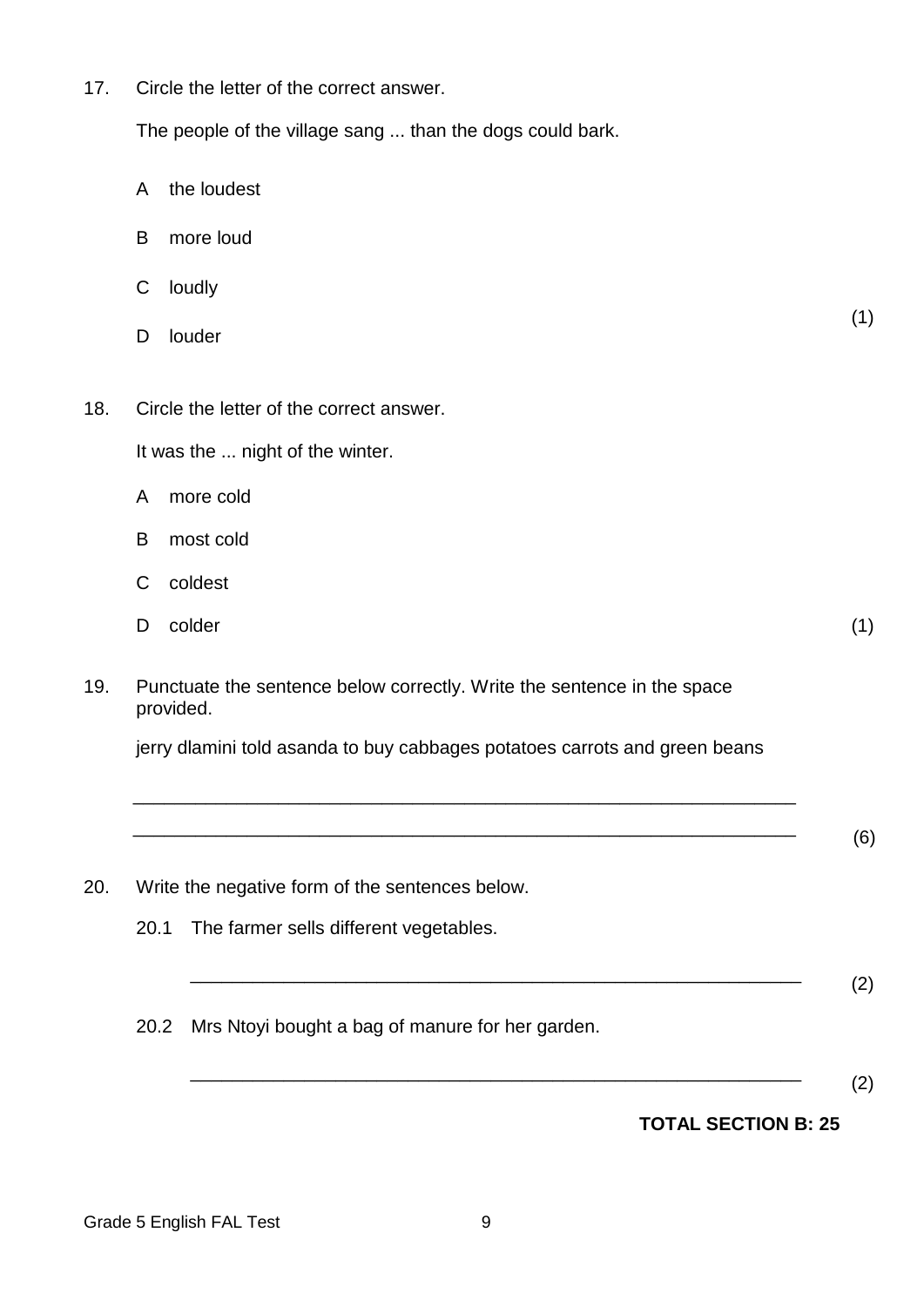#### $21.$ **SECTION C: WRITING**

Write two paragraphs of 5-6 sentences (100 words) about: "A day I will never forget".

Include details of what happened, who was there and what you did.

Remember to use the correct format, grammar, spelling and punctuation.

### A day I will never forget

 $(15)$ 

**TOTAL SECTION C: 15 GRAND TOTAL: 60**